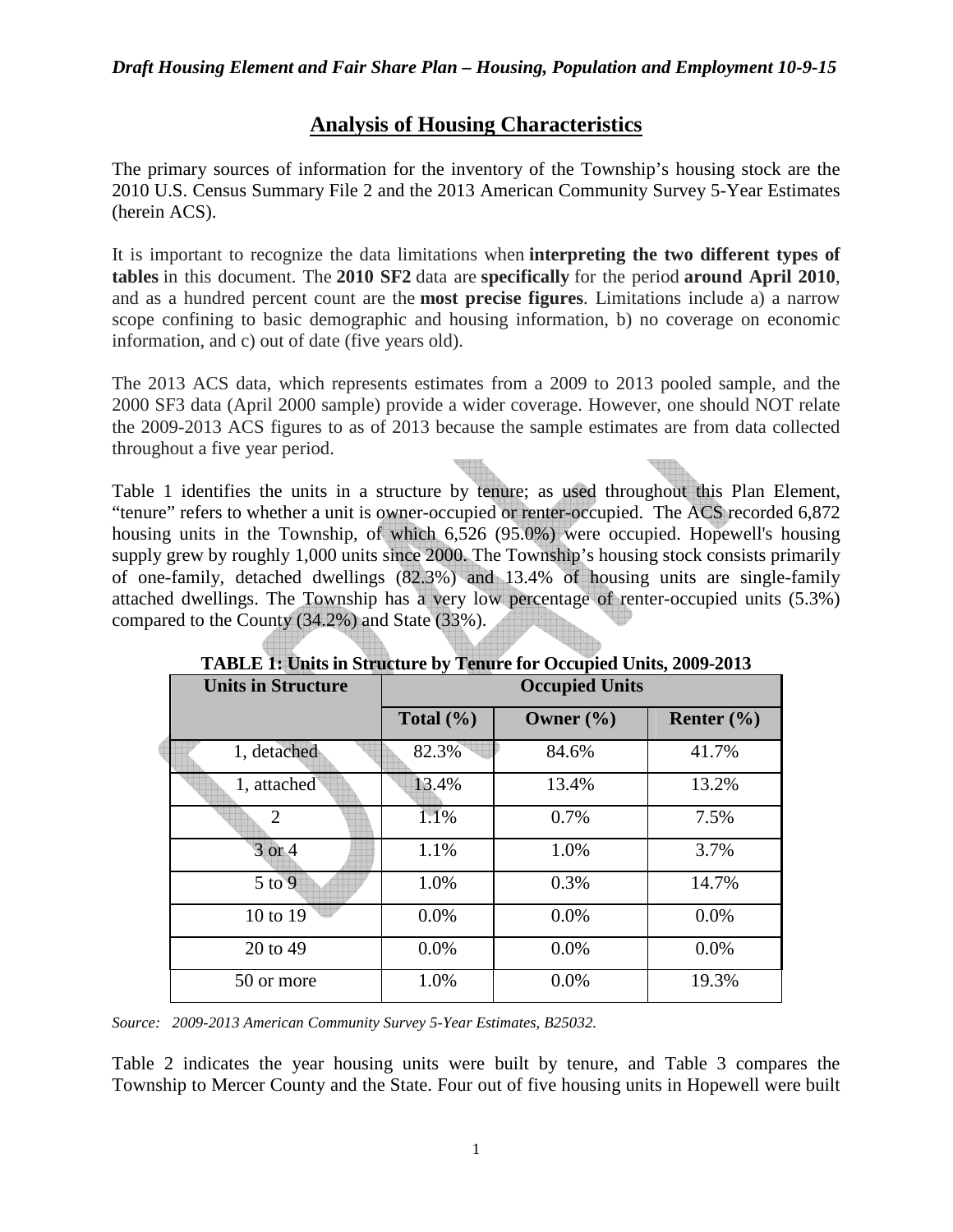after 1950 and less than 15% of owner-occupied units were constructed prior to 1940, as compared to 35% of renter-occupied units.

| <b>Year Built</b> | <b>Total</b><br><b>Units</b> | % of Total | <b>Occupied Units</b> |                |
|-------------------|------------------------------|------------|-----------------------|----------------|
|                   |                              |            | Owner                 | <b>Renter</b>  |
| 2010 or later     | $\overline{0}$               | 0.0%       | $\overline{0}$        | $\overline{0}$ |
| $2000 - 2009$     | 783                          | 12.0%      | 716                   | 67             |
| 1990 - 1999       | 1796                         | 27.5%      | 1740                  | 56             |
| 1980 - 1989       | 671                          | 10.3%      | 671                   | $\theta$       |
| 1970 -1979        | 527                          | 8.1%       | 527                   | $\theta$       |
| 1960 - 1969       | 805                          | 12.3%      | 776                   | 29             |
| 1950 - 1959       | 686                          | 10.5%      | 643                   | 43             |
| 1940 - 1949       | 220                          | 3.4%       | 189                   | 31             |
| Pre-1940          | 1038                         | 15.9%      | 916                   | 122            |
| <b>Total</b>      | 6526                         |            | 6178                  | 348            |

**TABLE 2: Year Structure Built by Tenure for Occupied Units, 2009-2013**

Hopewell Township has a comparatively young housings tock, with nearly 800 units constructed since 2000. Table 3 compares the year of construction for all dwelling units in the Township to Mercer County and the State. The most striking comparison in the table is that of the percentage of units constructed between 1990 and 1999. The Township had a much higher percentage of units constructed during these years (at 27.5%) compared to the County (9.6%) and the State (9.2%). It also had a somewhat higher percentage of units constructed between 2000 and 2009 (12.0% as compared to 9.7% for Mercer County and 9.3% for the State). The Township has a newer overall housing stock than both the County and the State, and the percentage of units constructed between 1940 and 1949 and the percentage of those constructed before 1940 were lower than both the County and the State.

*Source: 2009-2013 American Community Survey 5-Year Estimates, B25036.*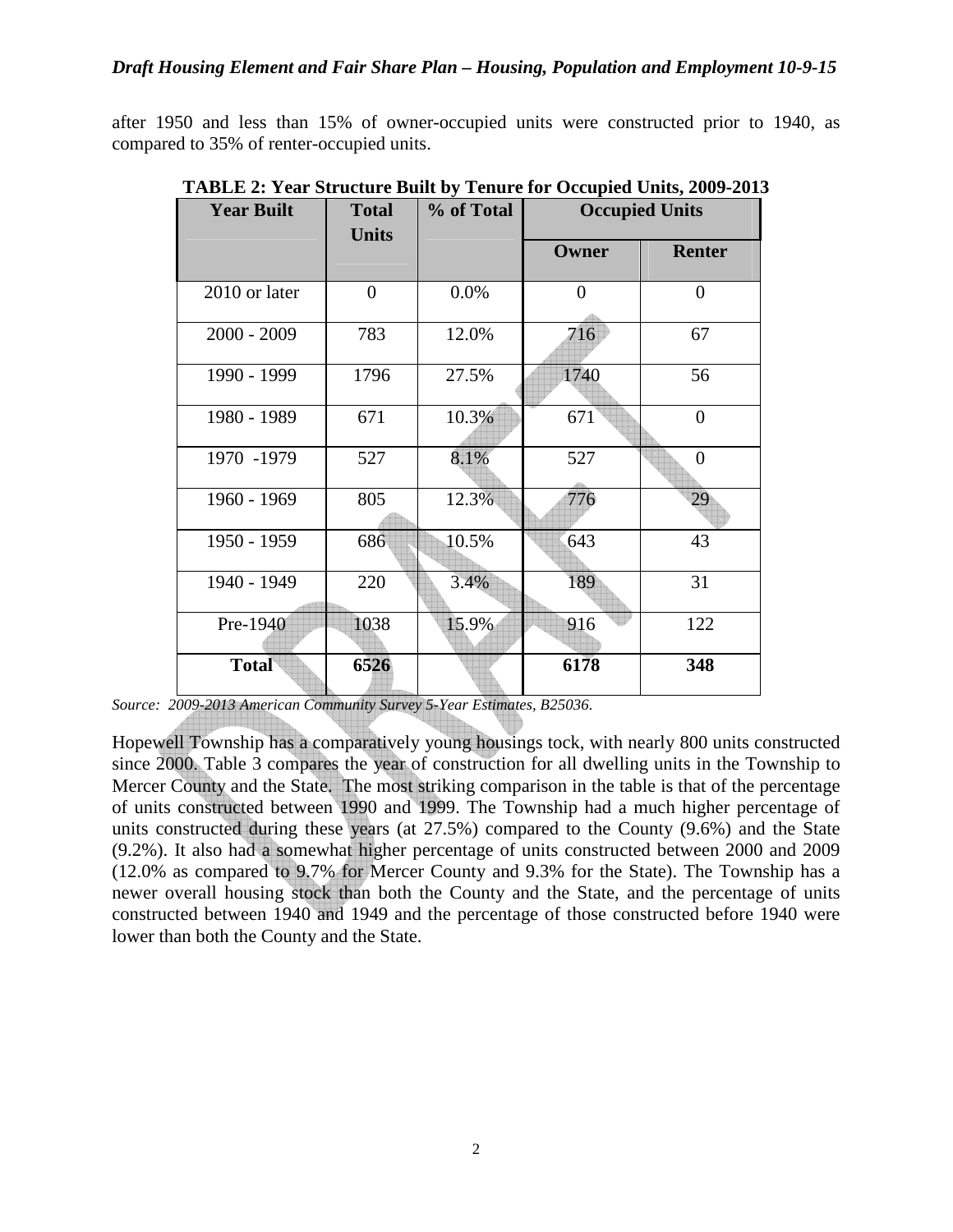|                   | $\frac{0}{0}$            |                      |                   |  |  |  |
|-------------------|--------------------------|----------------------|-------------------|--|--|--|
| <b>Year Built</b> | <b>Hopewell Township</b> | <b>Mercer County</b> | <b>New Jersey</b> |  |  |  |
| 2010 or later     | 0.0                      | 0.3                  | 0.4               |  |  |  |
| $2000 - 2009$     | 12.0                     | 9.7                  | 9.3               |  |  |  |
| $1990 - 1999$     | 27.5                     | 9.6                  | 9.2               |  |  |  |
| $1980 - 1989$     | 10.3                     | 12.0                 | 11.8              |  |  |  |
| $1970 - 1979$     | 8.1                      | 11.8                 | 13.0              |  |  |  |
| $1960 - 1969$     | 12.3                     | 13.8                 | 14.0              |  |  |  |
| $1950 - 1959$     | 10.5                     | 15.9                 | 16.0              |  |  |  |
| $1940 - 1949$     | 3.4                      | 7.9                  | 8.5               |  |  |  |
| Pre-1940          | 15.9                     | 19.0                 | 17.7              |  |  |  |

**TABLE 3: Comparison of Year of Construction for Occupied Units in Township, County, and State, 2009-2013**

*Source: 2009-2013 American Community Survey 5-Year Estimates, B25036.* 

Table 4 documents household size in occupied housing units by tenure, and Table 5 documents the number of bedrooms per unit by tenure. Table 4 shows that a greater percentage of renteroccupied units house smaller households (2/3 have two persons or fewer) as compared to owneroccupied units (1/2 have two persons or fewer).

|                |                    | Trible +. Housthold blick in Occupica Housing Omto by Tenure, 2010 |                              |
|----------------|--------------------|--------------------------------------------------------------------|------------------------------|
| Household Size | <b>Total Units</b> | <b>Owner-occupied Units</b>                                        | <b>Renter-occupied Units</b> |
| 1 person       | 1,118              | 923                                                                | 195                          |
| 2 persons      | 2,100              | 1,953                                                              | 147                          |
| 3 persons      | 1,194              | 1,124                                                              | 70                           |
| 4 persons      | 1,214              | 1,157                                                              | 57                           |
| 5 persons      | 483                | 459                                                                | 24                           |
| 6 persons      | 128                | 126                                                                | $\overline{2}$               |
| $7+$ persons   | 45                 | 38                                                                 | 7                            |
| <b>Total</b>   | 6,282              | 5,780                                                              | 502                          |

**TABLE 4: Household Size in Occupied Housing Units by Tenure, 2010**

*Source: 2010 U.S. Census, Summary File 2, HCT6/HCT7.*

Most of Hopewell Township's housing has 3 bedrooms or more (85%), with owner-occupied units generally larger than rentals. Table 5 demonstrates that most of renter-occupied units had 1-2 bedrooms (213 units) compared with 135 rentals with 3 or more bedrooms.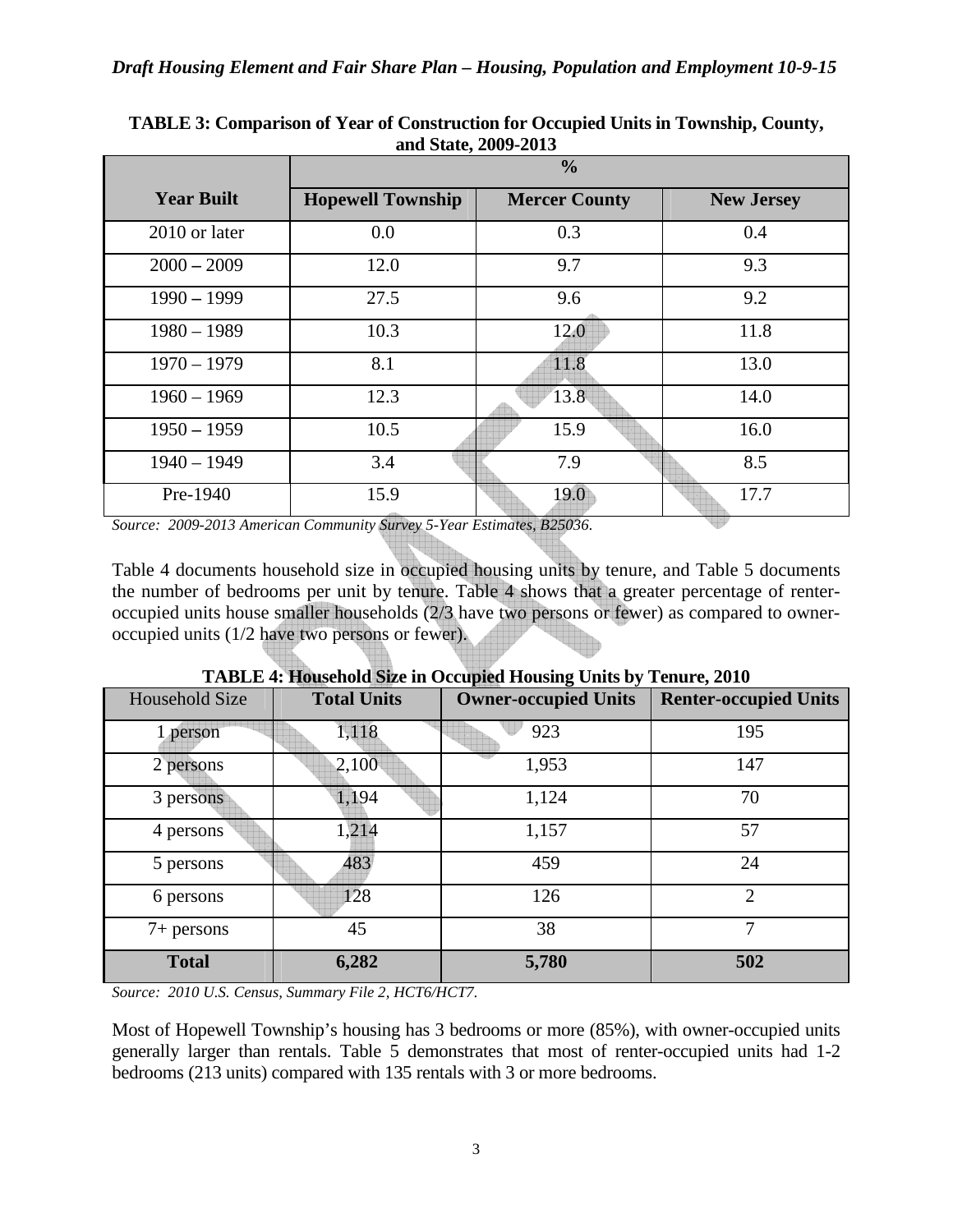| <b>Number of</b> | <b>Total</b>             | (9/0)          | <b>Occupied Units</b> |               |
|------------------|--------------------------|----------------|-----------------------|---------------|
| <b>Bedrooms</b>  | Occupied<br><b>Units</b> | of Total Units | Owner                 | <b>Renter</b> |
| No bedroom       |                          | $0.0\%$        | 0                     |               |
| 1 bedroom        | 156                      | 2.4%           | 74                    | 82            |
| 2 bedrooms       | 814                      | 12.5%          | 683                   | 131           |
| 3 bedrooms       | 2,520                    | 38.6%          | 2,412                 | 108           |
| 4 bedrooms       | 2,351                    | 36.0%          | 2,336                 | 15            |
| $5+$ bedrooms    | 685                      | 10.5%          | 673                   | 12            |

**TABLE 5: Number of Bedrooms per Unit by Tenure for Occupied Units, 2009-2013** 

*Source: 2009-2013 American Community Survey 5-Year Estimates, B25042.* 

Table 6 compares the Township's average household size for all occupied units, owner-occupied units and renter-occupied units to Mercer County and the State. The Township's average household size for renter-occupied units is lower than those of the County and State, while the average household size for owner-occupied units is higher than that of Mercer County, and nearly equal with that of the State.

#### **TABLE 6: Average Household Size for Occupied Units for Township, County, and State, Contract of the Second State 2010**

| $\rightarrow \rightarrow \rightarrow$ |                           |                       |                        |  |  |  |
|---------------------------------------|---------------------------|-----------------------|------------------------|--|--|--|
| Jurisdiction                          | <b>All Occupied Units</b> | <b>Owner-occupied</b> | <b>Renter-occupied</b> |  |  |  |
|                                       |                           | units                 | units                  |  |  |  |
| Hopewell Township                     | 2.75                      | 2.80                  | 2.23                   |  |  |  |
| <b>Mercer County</b>                  | 2.61                      | 2.71                  | 2.42                   |  |  |  |
| <b>New Jersey</b>                     | 2.68                      | 2.79                  | 2.47                   |  |  |  |

*Source: 2010 U.S. Census, SF-2,PCT1, HCT2 for Township, County, and State.* 

As seen in Table 7, the Township had a significantly higher percentage of four or more bedroom units (46.5%) than either the County (27.1%) or the State (25.2%). The Township also had a lower percentage of units with one or fewer bedrooms (2.4%) than the County (15.5%) and the State  $(16.6)$ .

**TABLE 7: Percentage of Occupied Units by Number of Bedrooms, 2009-2013**

| Jurisdiction      | <b>None</b> | One)  | <b>Two or Three</b> | <b>Four or More</b> |
|-------------------|-------------|-------|---------------------|---------------------|
| Hopewell Township | 0.0%        | 2.4%  | 51.1%               | 46.5%               |
| Mercer County     | 1.6%        | 13.9% | 57.4%               | 27.1%               |
| New Jersey        | 2.7%        | 13.9% | 58.2%               | 25.2%               |

*Source: 2009-2013 American Community Survey 5-Year Estimates for Township, County and State, S2504.*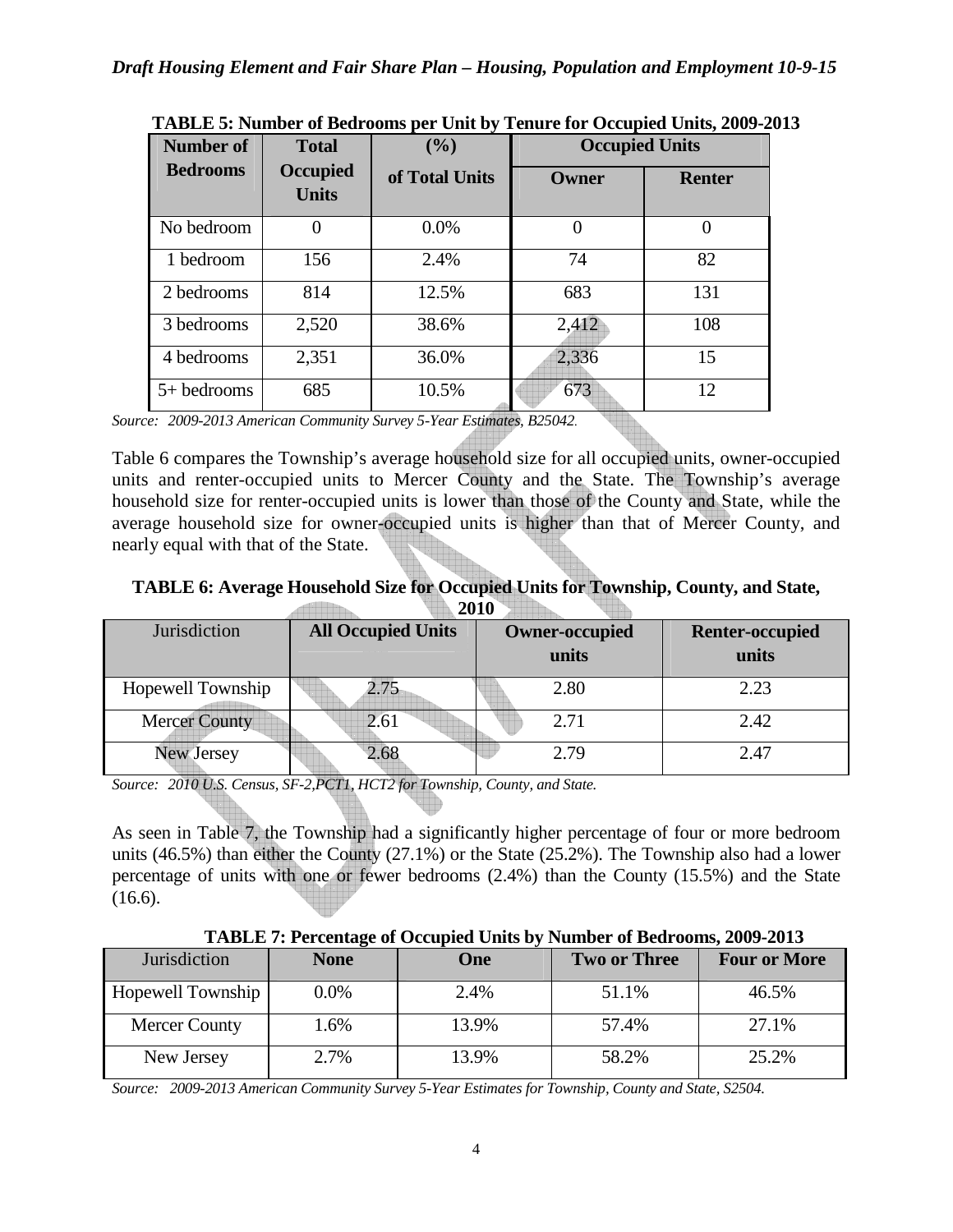## *Draft Housing Element and Fair Share Plan – Housing, Population and Employment 10-9-15*

The ACS also includes indicators of the condition of the housing stock. These indicators are used by the Council on Affordable Housing (COAH) in calculating a municipality's deteriorated units and indigenous need. In the first two rounds of COAH's fair share allocations (1987-1999), COAH used seven indicators to calculate indigenous need: age of dwelling; plumbing facilities; kitchen facilities; persons per room; heating fuel; sewer; and water. In the proposed Round Three rules, COAH reduced this to three indicators, including the age of the unit (Pre-1940 units in Table 2) and whether there are complete kitchen and plumbing facilities. The Supreme Court upheld this approach in March 2015.

ACS defines these features as follows:

**Plumbing Facilities** – Complete plumbing facilities include hot and cold piped water, a flush toilet, and a bathtub or shower. All three facilities must be located inside the dwelling unit.

**Kitchen Facilities** – Complete kitchen facilities include a sink with piped water, a range or cook top and oven, and a refrigerator. All three facilities must be located inside the dwelling unit.

Table 8 compares the Township, County and State for the above indicators of housing quality. The Township has no units with incomplete plumbing or kitchen facilities.

| Condition                       | $\frac{0}{\alpha}$       |                      |                   |  |  |
|---------------------------------|--------------------------|----------------------|-------------------|--|--|
|                                 | <b>Hopewell Township</b> | <b>Mercer County</b> | <b>New Jersey</b> |  |  |
| Complete plumbing<br>facilities | 100.0%                   | 99.6%                | 99.6%             |  |  |
| Complete kitchen<br>facilities  | 100.0%                   | 99.2%                | 99.2%             |  |  |

## **TABLE 8: Housing Quality Indicators for Township, County, and State, 2009-2013**

*Source: 2009-2013 American Community Survey 5-Year Estimates for Township, County and State, S2504.*

The complexion of the municipal housing stock is also gleaned from housing values and gross rents for residential units. The ACS summary of housing values presented in Table 9 indicates that the majority of owner-occupied units (87%) are valued between \$300,000 and \$999,999, with over 40% of units priced about \$500,000. The median residential housing value in the 2009-2013 ACS was \$446,900.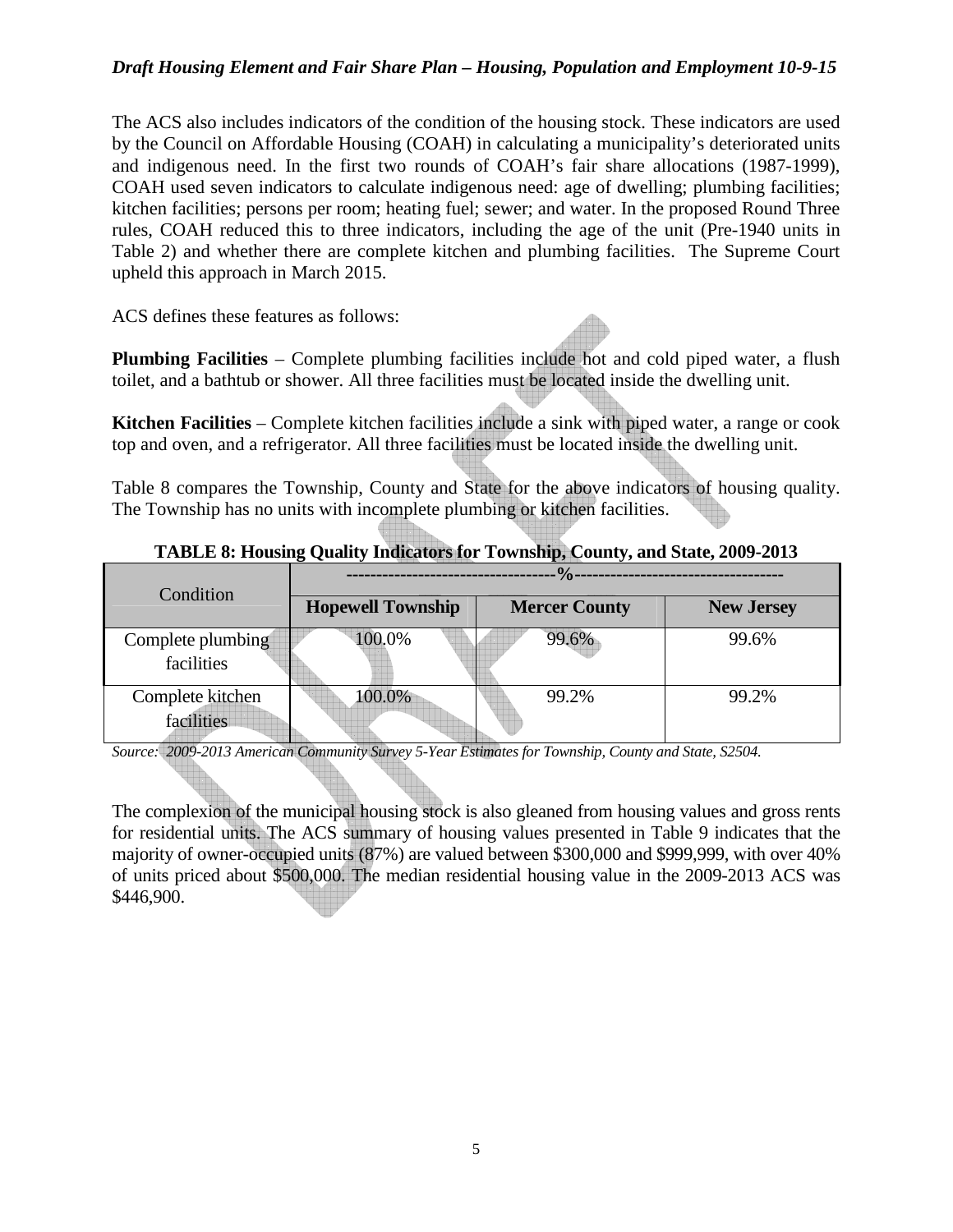| TADLE 7. Value of Owner Occupied Residential Omis, 2007-2013 |                        |               |  |  |  |
|--------------------------------------------------------------|------------------------|---------------|--|--|--|
| <b>Value</b>                                                 | <b>Number of Units</b> | $\frac{0}{0}$ |  |  |  |
| $$0 - 50,000$                                                | 35                     | 0.6%          |  |  |  |
| $$50,000 - 99,999$                                           | 13                     | 0.2%          |  |  |  |
| $$100,000 - 149,999$                                         | 30                     | 0.5%          |  |  |  |
| $$150,000 - 199,999$                                         | 32                     | 0.5%          |  |  |  |
| $$200,000 - 299,999$                                         | 676                    | 10.9%         |  |  |  |
| $$300,000 - 499,999$                                         | 2,769                  | 44.8%         |  |  |  |
| $$500,000 - 999,999$                                         | 2,198                  | 35.6%         |  |  |  |
| $$1,000,000+$                                                | 425                    | 6.9%          |  |  |  |

**TABLE 9: Value of Owner Occupied Residential Units, 2009-2013** 

*Note: Median Value \$446,900* 

*Source: 2009-2013 American Community Survey 5-Year Estimates, DP04.* 

In 2000, 51% of units rented for more than \$5,00 and 38% rented for over \$1,000/month. Table 10 indicates that in 2009-2013, nearly 74% of leased housing units rented for \$1,000 or more, and 62.1% of the units rented for \$1500 or more. No units rented for under \$750. The median gross rent has risen by almost 96.5% from 2000 to 2009-2013.

| <b>Monthly Rent</b> | <b>Number of Units</b> | --% (of those who paid rent)-- |
|---------------------|------------------------|--------------------------------|
| Under \$200         |                        | 0.0%                           |
| $$200 - 299$        |                        | 0.0%                           |
| $$300 - 499$        |                        | 0.0%                           |
| $$500 - 749$        |                        | 0.0%                           |
| $$750 - 999$        | 83                     | 26.2%                          |
| $$1,000 - 1,499$    | 37                     | 11.7%                          |
| \$1,500 or more     | 197                    | 62.1%                          |
| No rent paid        | 31                     |                                |

**TABLE 10: Gross Rents for Renter-Occupied Housing Units, 2009-2013**

*Note: Median gross rent for Hopewell Township is \$1637/month, as compared to \$833/month in 2000.*

*Source: 2009-2013 American Community Survey 5-Year Estimates, DP04.* 

As seen on Table 11, 36% of renter households earned less than \$50,000 per year, and all of these households were paying more than 35% of their income for rent. At the other end of the spectrum, 44% of households earned more than \$100,000 per year, and all of these households were paying less than 24.9% of their income for rent, with 90% of them paying less than 19.99% of their income for rent. A figure of 30% is considered the limit of affordability for rental housing costs.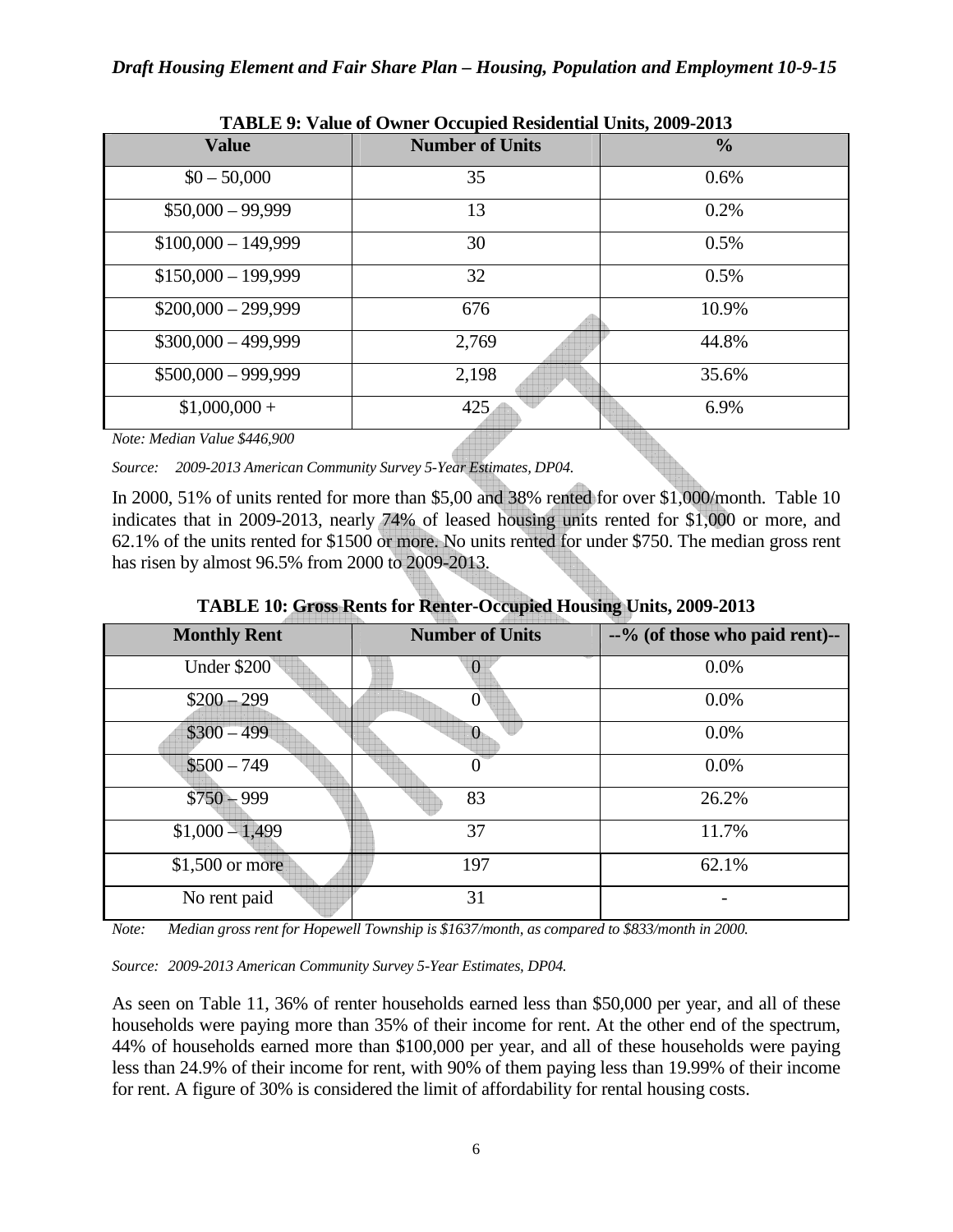| <b>Income</b> | <b>Number of</b><br><b>Households</b> | <b>Percentage of Household Income</b> |                 |                  |                  |                |                        |
|---------------|---------------------------------------|---------------------------------------|-----------------|------------------|------------------|----------------|------------------------|
|               |                                       | $\mathbf{0}$ –<br>19.99%              | $20 -$<br>24.9% | $25 -$<br>29.9%  | $30 -$<br>34.9%  | $35% +$        | <b>Not</b><br>computed |
|               |                                       |                                       |                 |                  |                  |                |                        |
| $<$ \$10,000  | 15                                    | $\overline{0}$                        | $\overline{0}$  | $\overline{0}$   | $\overline{0}$   | $\overline{0}$ | 15                     |
| $$10,000 -$   | $\overline{0}$                        | $\boldsymbol{0}$                      | $\overline{0}$  | $\boldsymbol{0}$ | $\boldsymbol{0}$ | $\overline{0}$ | $\boldsymbol{0}$       |
| 19,999        |                                       |                                       |                 |                  |                  |                |                        |
| $$20,000 -$   | 82                                    | $\overline{0}$                        | $\overline{0}$  | $\mathbf{0}$     | $\overline{0}$   | 67             | 15                     |
| 34,999        |                                       |                                       |                 |                  |                  |                |                        |
| $$35,000 -$   | 44                                    | $\overline{0}$                        | $\overline{0}$  | $\overline{0}$   | $\theta$         | 28             | 16                     |
| 49,999        |                                       |                                       |                 |                  |                  |                |                        |
| $$50,000 -$   | 29                                    | $\overline{0}$                        | 14              | $\overline{0}$   | 15               | $\overline{0}$ | $\overline{0}$         |
| 74,999        |                                       |                                       |                 |                  |                  |                |                        |
| $$75,000 -$   | 24                                    | 24                                    | $\overline{0}$  | $\overline{0}$   | $\overline{0}$   | $\overline{0}$ | $\overline{0}$         |
| 99,999        |                                       |                                       |                 |                  |                  |                |                        |
| \$100,000     | 154                                   | 139                                   | 15              | $\overline{0}$   | $\overline{0}$   | $\overline{0}$ | $\overline{0}$         |
| or more       |                                       |                                       |                 |                  |                  |                |                        |

**TABLE 11: Household Income by Gross Rent as a Percentage of Household Income, 2009-2013** 

*Source: 2009-2013 American Community Survey 5-Year Estimates, B25074.* 

7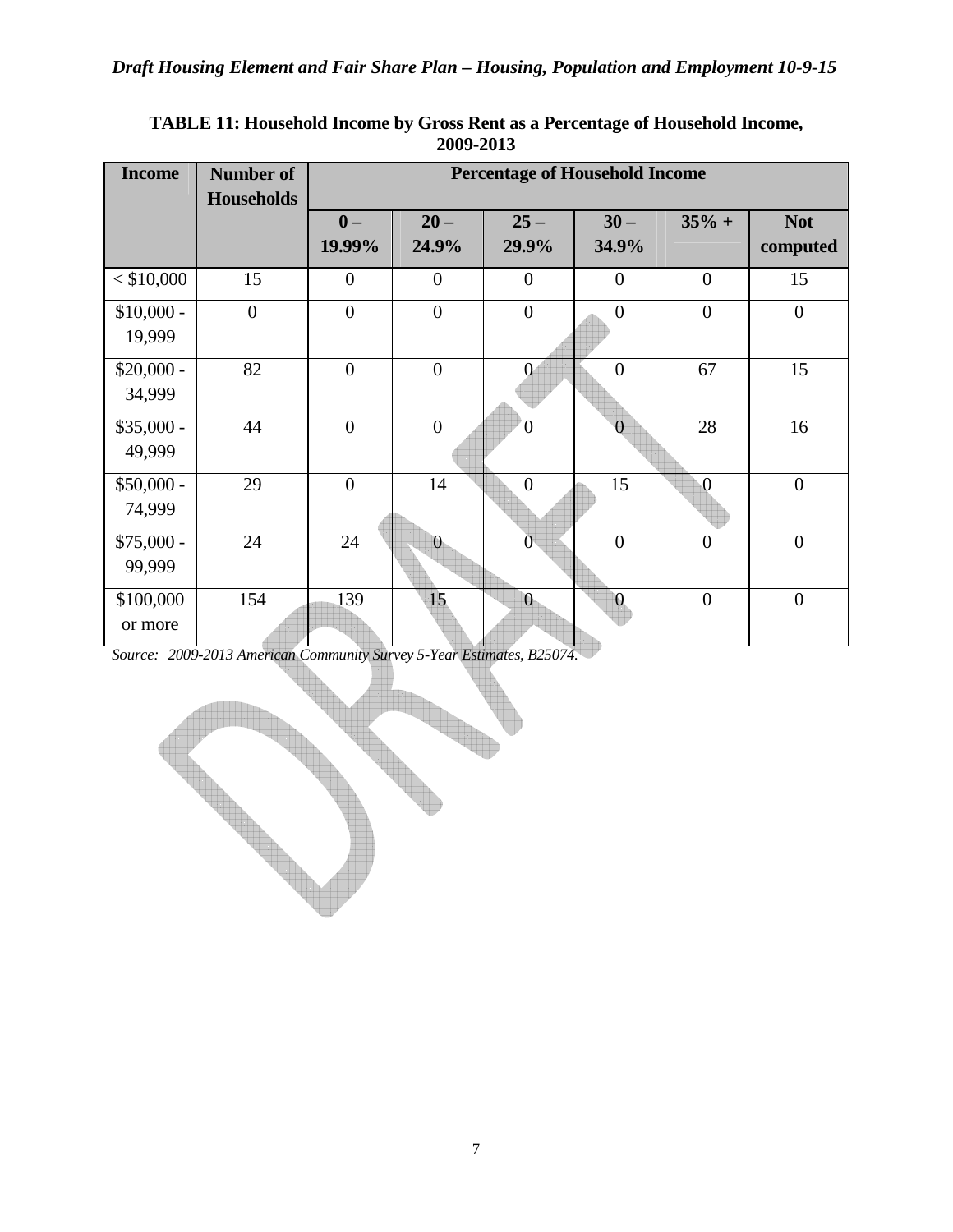# **Analysis of Demographic Characteristics**

As with the inventory of the municipal housing stock, the primary sources of information for the analysis of the demographic characteristics of the Township's residents are the 2010 U.S. Census and the 2009-2013 American Community Survey (ACS). These two sources provide a wealth of information concerning the characteristics of the Township's population in 2010.

The 2010 Census indicates that the Township had 17304 residents, or 1,199 more residents than the 16,105 residents in 2000, representing a population increase of approximately 7.4%. The Township's 7.4% increase in the 2000's compares to a 4.5% increase in Mercer County and a 4.5% increase in New Jersey.

Nearly 60% of Township residents were over 35 in 2010 when the Township had relatively few millennials. The age distribution of the Township's residents is shown in Table 12, broken down by gender. Males outnumbered females in the youngest age groups (0-17) and in the 55-64 age group. Females predominated in all other age groups.

| TADLE 12: Population by Age and Sex, 2010 |                      |             |               |  |  |
|-------------------------------------------|----------------------|-------------|---------------|--|--|
| Age                                       | <b>Total Persons</b> | <b>Male</b> | <b>Female</b> |  |  |
| $0 - 4$                                   | 799                  | 412         | 387           |  |  |
| $5 - 17$                                  | 3,777                | 1,949       | 1,828         |  |  |
| $18 - 34$                                 | 1,978                | 981         | 997           |  |  |
| $35 - 54$                                 | 5,808                | 2,763       | 3,045         |  |  |
| $55 - 64$                                 | 2,493                | 1,258       | 1,235         |  |  |
| $65 +$                                    | 2,449                | 1,146       | 1,303         |  |  |
| <b>Total</b>                              | 17,304               | 8,509       | 8,795         |  |  |

**TABLE 12: Population by Age and Sex, 2010** 

*Source: 2010 U.S. Census, SF 2, PCT3/PCT5.* 

Hopewell Township is aging, and millennials are in short supply in the Township. As seen on Table 13, the Township had a much lower percentage of its population in the 18-34 category (11.4%) than both the County (23.7%) and the State (21.3%). The Township also had a higher percentage in the 35-54, 55-64 and 64+ age categories. Consequently, the median age for Hopewell Township was 44.4 as compared to 37.8 for the County and 39.0 for the State. The percentage of persons over 65 nearly doubled since 2000.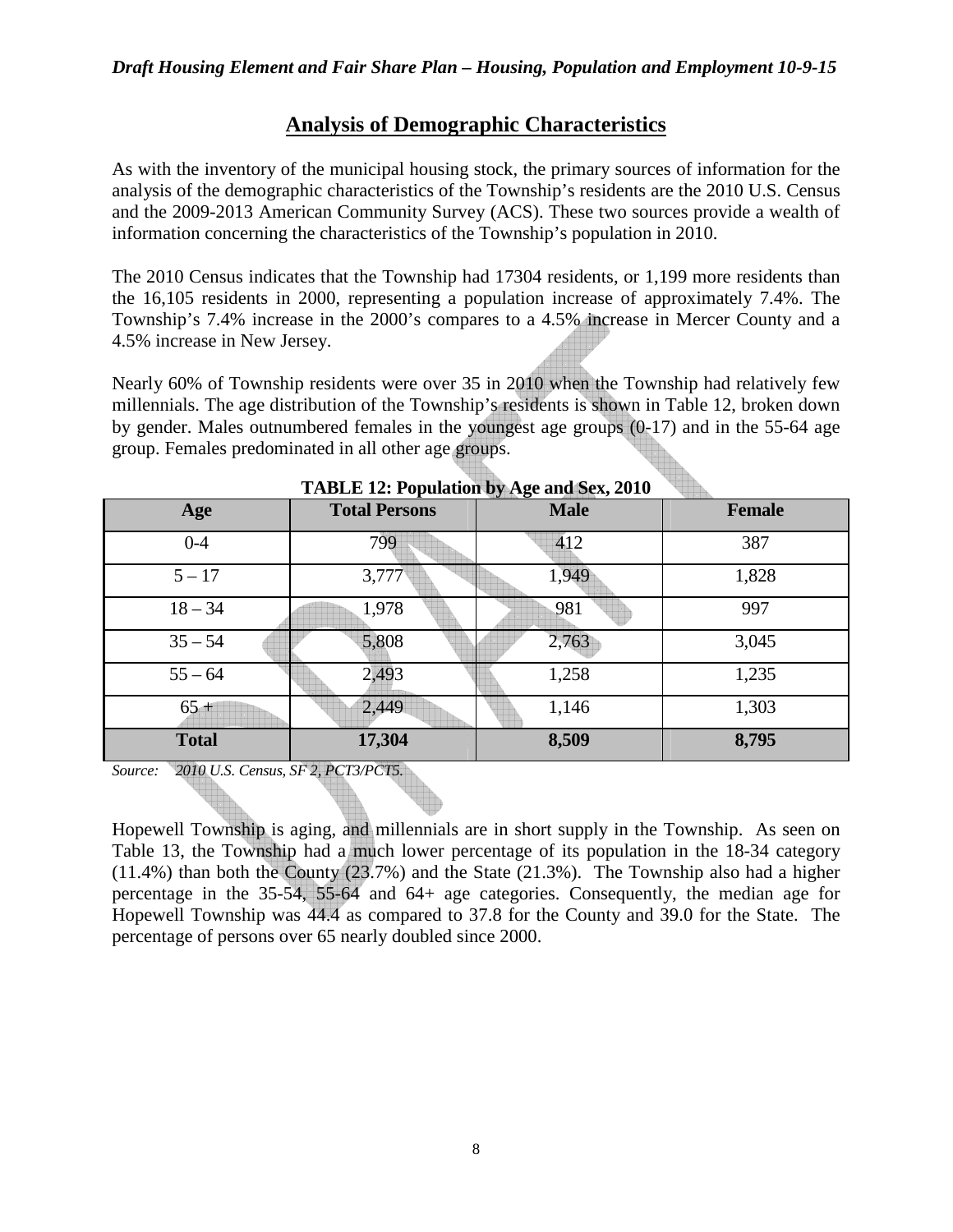| 2010          |                          |                      |                   |  |  |
|---------------|--------------------------|----------------------|-------------------|--|--|
| Age           | <b>Hopewell Township</b> | <b>Mercer County</b> | <b>New Jersey</b> |  |  |
|               |                          |                      |                   |  |  |
| $0 - 4$       | 4.6%                     | 5.9%                 | 6.2%              |  |  |
| $5 - 17$      | 21.8%                    | 16.8%                | 17.3%             |  |  |
| $18 - 34$     | 11.4%                    | 23.7%                | 21.3%             |  |  |
| $35 - 54$     | 33.6%                    | 29.3%                | 29.8%             |  |  |
| $55 - 64$     | 14.4%                    | 11.7%                | 11.9%             |  |  |
| $65+$         | 14.2%                    | 12.6%                | 13.5%             |  |  |
| <b>Median</b> | 44.4                     | 37.8                 | 39.0              |  |  |

**TABLE 13: Comparison of Age Distribution for Township, County, and State (% of persons), 2010** 

*Source: 2010 U.S. Census, SF 2 for Township, County and State, PCT3/PCT5.* 

Table 14 provides the 2010 Census data on household size for the Township, while Table 15 compares household sizes in the Township to those in Mercer County and the State. The Township had fewer 1-person households and more 3-and 4-person households than the County and the State. The average number of persons per household was 2.75.

| <b>Household Size</b>   | <b>Number of Households</b> |
|-------------------------|-----------------------------|
| person                  | 1,118                       |
| 2 persons               | 2,100                       |
| 3 persons               | 1,194                       |
| 4 persons               | 1,214                       |
| 5 persons               | 483                         |
| 6 persons               | 128                         |
| 7 or more persons       | 45                          |
| <b>Total Households</b> | 6,282                       |

**TABLE 14: Persons in Household, 2010**

*Source: 2010 U.S. Census, SF 2, PCT20/HCT6.*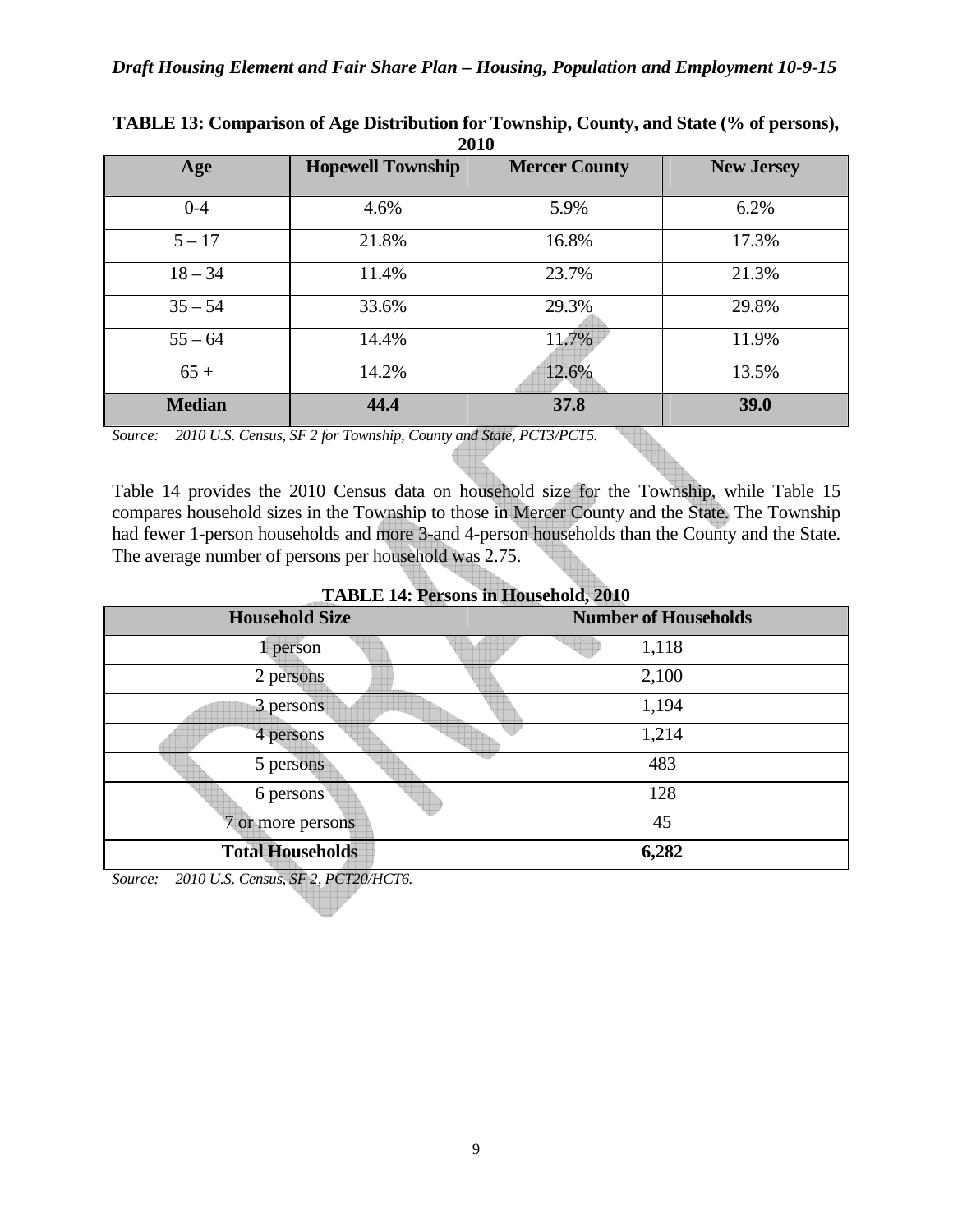| <b>Household Size</b> | <b>Hopewell Township</b> | <b>Mercer County</b> | <b>State</b> |
|-----------------------|--------------------------|----------------------|--------------|
| 1 person              | 17.8%                    | 26.9%                | 25.2%        |
| 2 persons             | 33.4%                    | 29.9%                | 29.8%        |
| 3 persons             | 19.0%                    | 17.0%                | 17.4%        |
| 4 persons             | 19.3%                    | 15.1%                | 15.7%        |
| 5 persons             | 7.7%                     | $6.6\%$              | 7.2%         |
| 6 persons             | 2.0%                     | 2.5%                 | 2.7%         |
| 7 or more persons     | 0.7%                     | 1.8%                 | 1.9%         |
| Persons per household | 2.75                     | 2.61                 | 2.68         |

| <b>TABLE 15: Comparison of Persons in Household for Township, County, and State</b> |
|-------------------------------------------------------------------------------------|
| $\frac{6}{6}$ of households)                                                        |

*Source: 2010 U.S. Census, SF 2 for Township, County and State, PCT20/HCT6.*

Table 16 presents a detailed breakdown of the Township's population by household type and relationship. There were 4,928 family households in the Township (78.4% of total households) and 1,354 non-family households (householder living alone or with non-relative). The percentage of family households dropped slightly from 2000 to 2010, as 80% of households were family households in 2000.

In terms of the proportion of family and non-family households, the Township had more family households than the County and the State (78.4% for the Township, 67.2% for the County, and 64.6% for the State) in 2010.

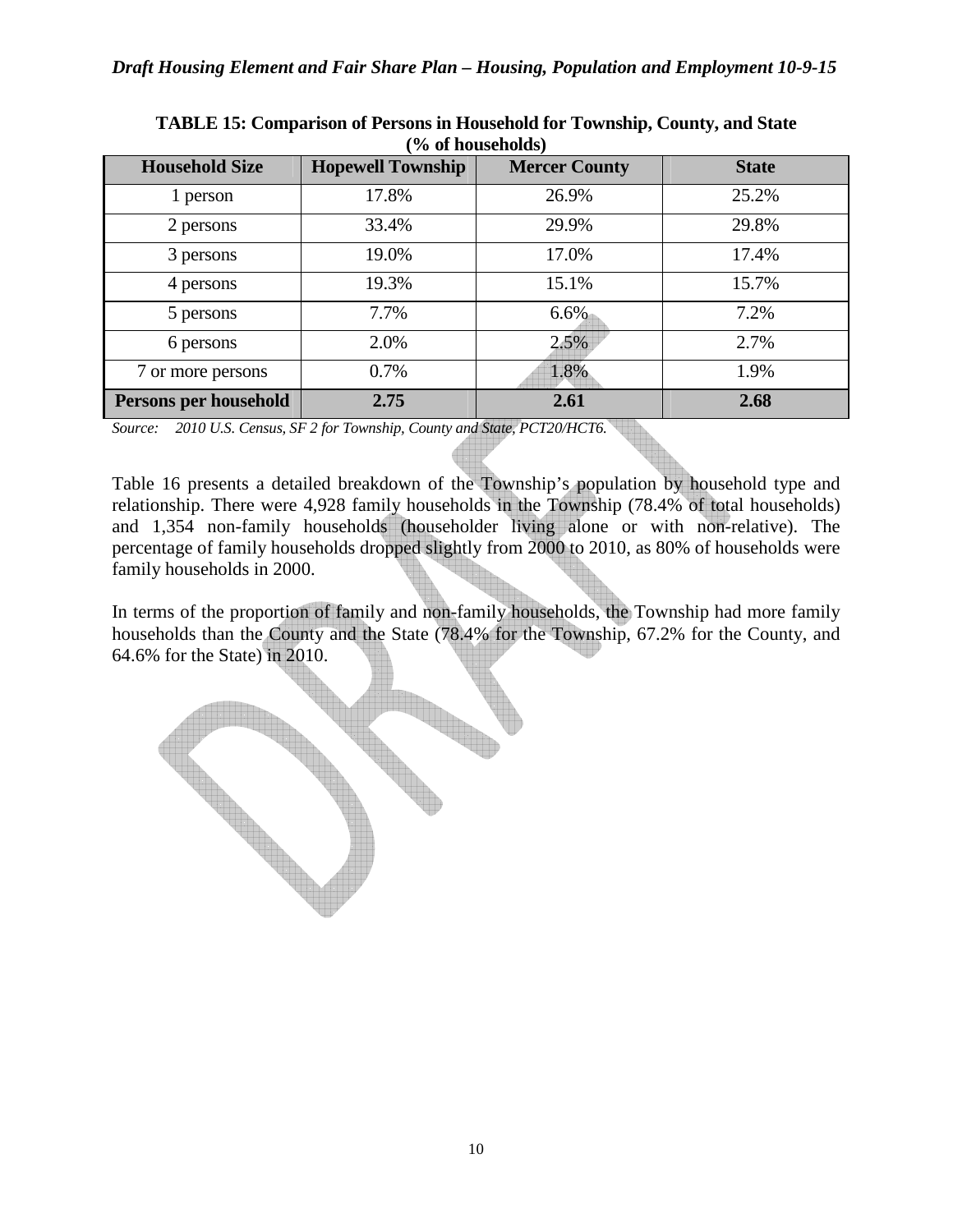|                                                  | <b>Total</b>       |
|--------------------------------------------------|--------------------|
| In family Households:                            | 15,630             |
| Householder                                      | 4,928              |
| Spouse                                           | 4,339              |
| Child                                            | $\overline{5,711}$ |
| Other relatives                                  | 485                |
| <b>Nonrelatives</b>                              | 167                |
| In Non-Family Households:                        | 1,664              |
| Male householder:                                | 556                |
| Living alone                                     | 425                |
| Not living alone                                 | 131                |
| Female householder:                              | 798                |
| Living alone                                     | 693                |
| Not living alone                                 | 105                |
| Nonrelatives living with householder             | 310                |
|                                                  |                    |
| In group quarters:                               | 10                 |
| Institutionalized:                               | $\overline{0}$     |
| Nursing facilities/skilled nursing<br>facilities | $\overline{0}$     |
| Mental (psychiatric) hospitals                   | $\overline{0}$     |
| Other institutions                               | $\overline{0}$     |
| Non-institutionalized                            | 10                 |
| Group homes for adults                           | 10                 |
| Other non-institutional facilities               | $\overline{0}$     |

**TABLE 16: Persons by Household Type and Relationship, 2010** 

*Source: 2010 U.S. Census, SF 2, PCT22/PCT 28 and PCT38/39.* 

Hopewell has more wealth and less poverty than Mercer County and New Jersey. Table 17 provides 2009-2013 income data for the Township, County and State. The Township's per capita and median household and median family incomes were significantly higher than those for the County and State. The definitions used for households and families in Table 17 are similar to those indentified in the description for Table 16, so that the household figure in Table 17 includes families. By way of comparison, in the 2000 Census, Hopewell's per capita income jumped over 50% (almost \$23,000) from \$43,947 to \$66862. Increases for the County and State were modest (roughly 1/3).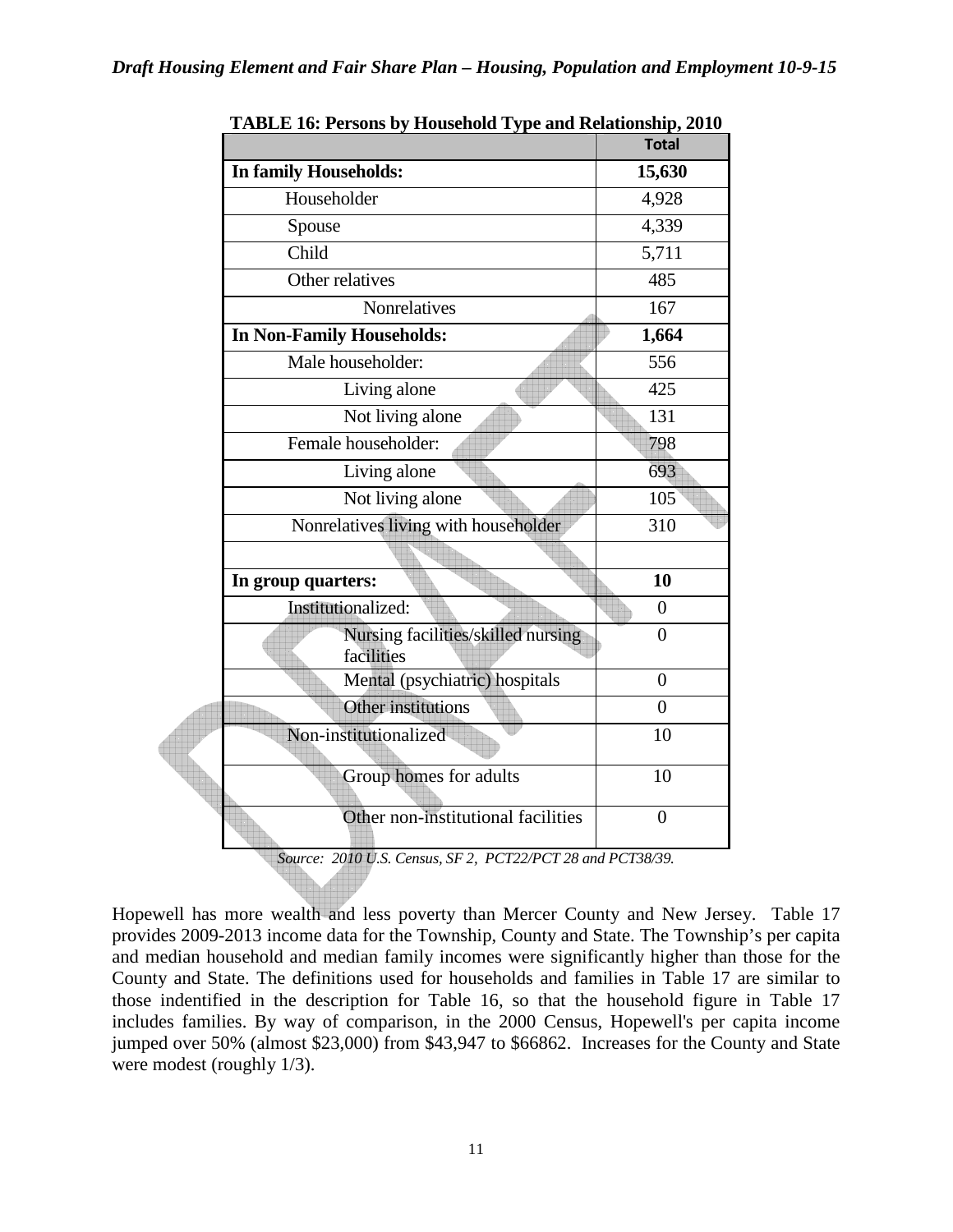|                      | <b>Per Capita</b> | Median Income (\$) |                 |  |
|----------------------|-------------------|--------------------|-----------------|--|
| <b>Jurisdiction</b>  | Income $(5)$      | <b>Households</b>  | <b>Families</b> |  |
| Hopewell Township    | 66,862            | 147,500            | 160,843         |  |
| <b>Mercer County</b> | 37,465            | 73,480             | 94,267          |  |
| New Jersey           | 36,027            | 71,629             | 87,347          |  |

|  |  | TABLE 17: 2009-2013 Income for Township, County, and State |  |  |  |
|--|--|------------------------------------------------------------|--|--|--|
|--|--|------------------------------------------------------------|--|--|--|

*Source: 2009-2013 American Community Survey 5-Year Estimates for Township, County and State, DP03.* 

Table 18 addresses the lower end of the income spectrum, providing data on poverty levels for persons and families in 2009-2013. The determination of poverty status and the associated income levels is based on the 2013 cost of an economy food plan and ranged from an annual income of \$11,770 for a one-person family to \$40,898 for an eight-person family (three-person family is \$20,090). Many federal programs, including food stamps, use the economy food plan as the determining guideline. According to the data in Table 18, the Township has a lower proportion of persons and families qualifying for poverty status than the County or State.

Since 2000, the percentage of persons and families in poverty status increased across the board, the Township's increase for families in poverty was less dramatic than the increases seen in the County and State. Table 18 also compares poverty status from the 2000 Census to poverty status from the 2009-2013 ACS for the Township, County and State.

# **TABLE 18: Comparison of Poverty Status for Persons and Families for Township, County, and State, 1999 to 2009-2013**

| <b>Jurisdiction</b>  | Persons (%) |           | Families (%) |           |
|----------------------|-------------|-----------|--------------|-----------|
|                      | 1999        | 2009-2013 | 1999         | 2009-2013 |
| Hopewell Township    | 1.1%        | 1.7%      | 0.9%         | 1.0%      |
| <b>Mercer County</b> | 8.6%        | 11.2%     | 5.9%         | 7.7%      |
| New Jersey           | 8.5%        | 10.4%     | 6.3%         | 7.9%      |

## **(% with 1999 or 2009-2013 income below poverty)**

*Source: 2009-2013 American Community Survey 5-Year Estimates for Township, County and State, DP03; 2000 U.S. Census, SF-3 for Township, County and State, DP-3* 

A variety of interesting insights into an area's population can be gleaned from the ACS, which includes a vast array of additional demographic data. For example, Table 19 provides a comparison of the percent of persons who moved into their current homes prior to 2000; this is a surrogate measure of the mobility/stability of a population. These data indicate that the percentage of current Township residents residing in the same house in 2009-2013 as in 2000 exceeds that of the County but is less than that of the State.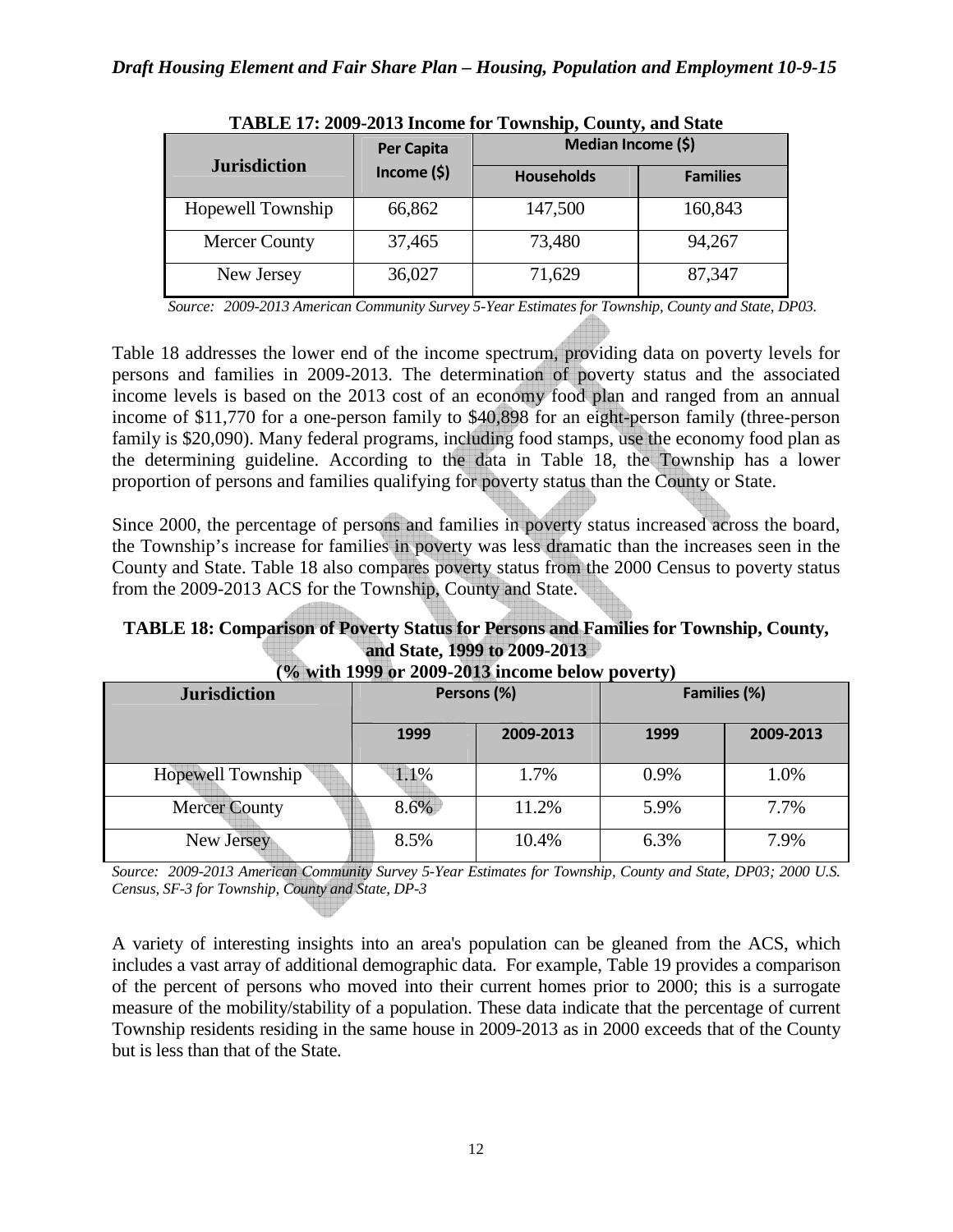| 2009-2013            |                                          |  |  |
|----------------------|------------------------------------------|--|--|
| <b>Jurisdiction</b>  | Percent living in dwelling prior to 2000 |  |  |
| Hopewell Township    | 52.2%                                    |  |  |
| <b>Mercer County</b> | 38.9%                                    |  |  |
| New Jersey           | 59.8%                                    |  |  |

#### **TABLE 19: Resided in Current Dwelling prior to 2000 for Township, County, and State,**  2000-2012

*Source: 2009-2013 American Community Survey 5-Year Estimates for Township, County and State, DP04.* 

Hopewell's population is comparatively quite well educated, as seen on Table 20. While the percentage of residents with a high school diploma or higher exceeds that of the County and State, the percentage with a bachelor's degree or higher far exceeds that of the County and the State. The figures for the Township have increased since 2000, when 93% of residents had a high school degree or higher and 55.8% had a bachelor's degree or higher.

**TABLE 20: Educational Attainment for Township, County, and State Residents, 2009-2013 (Persons 25 years and over)** 

| <b>Jurisdiction</b> | Percent (%) high school<br>graduates or higher | Percent (%) with bachelor's<br>degree or higher |  |
|---------------------|------------------------------------------------|-------------------------------------------------|--|
| Hopewell Township   | 94.7%                                          | 64.6%                                           |  |
| Mercer County       | 87.3%                                          | 38.8%                                           |  |
| New Jersey          | 88.1%                                          | 35.8%                                           |  |

*Source: 2009-2013 American Community Survey 5-Year Estimates for Township, County and State, S1501.*

The ACS also provides data on the means of transportation which people use to reach their place of work. Table 21 compares the data for the Township, County, and State relative to driving alone, carpooling, using public transit, and using other means of transportation. A lack of public transit here virtually assures that a relatively high percentage of workers will drive alone, and a relatively low percentage of workers who carpool or use transit. Of the 11% using other means, 7.4% work from home and 1.6% walk to work.

## **TABLE 21: Means of Transportation to Work for Township, County and State Residents, 2009-2013**

| <b>Jurisdiction</b>  | Percent who<br>drive alone | <b>Percent in carpools</b> | <b>Percent using</b><br>public transit | <b>Percent using</b><br>other means |
|----------------------|----------------------------|----------------------------|----------------------------------------|-------------------------------------|
| Hopewell Township    | 81.4%                      | 5.0%                       | 3.6%                                   | 11.0%                               |
| <b>Mercer County</b> | 71.1%                      | 10.1%                      | 7.6%                                   | 11.2%                               |
| New Jersey           | 71.9%                      | 8.4%                       | 10.8%                                  | 8.9%                                |

**(Workers 16 years old and over)** 

*Source: 2009-2013 American Community Survey 5-Year Estimates for Township, County and State, DP03.*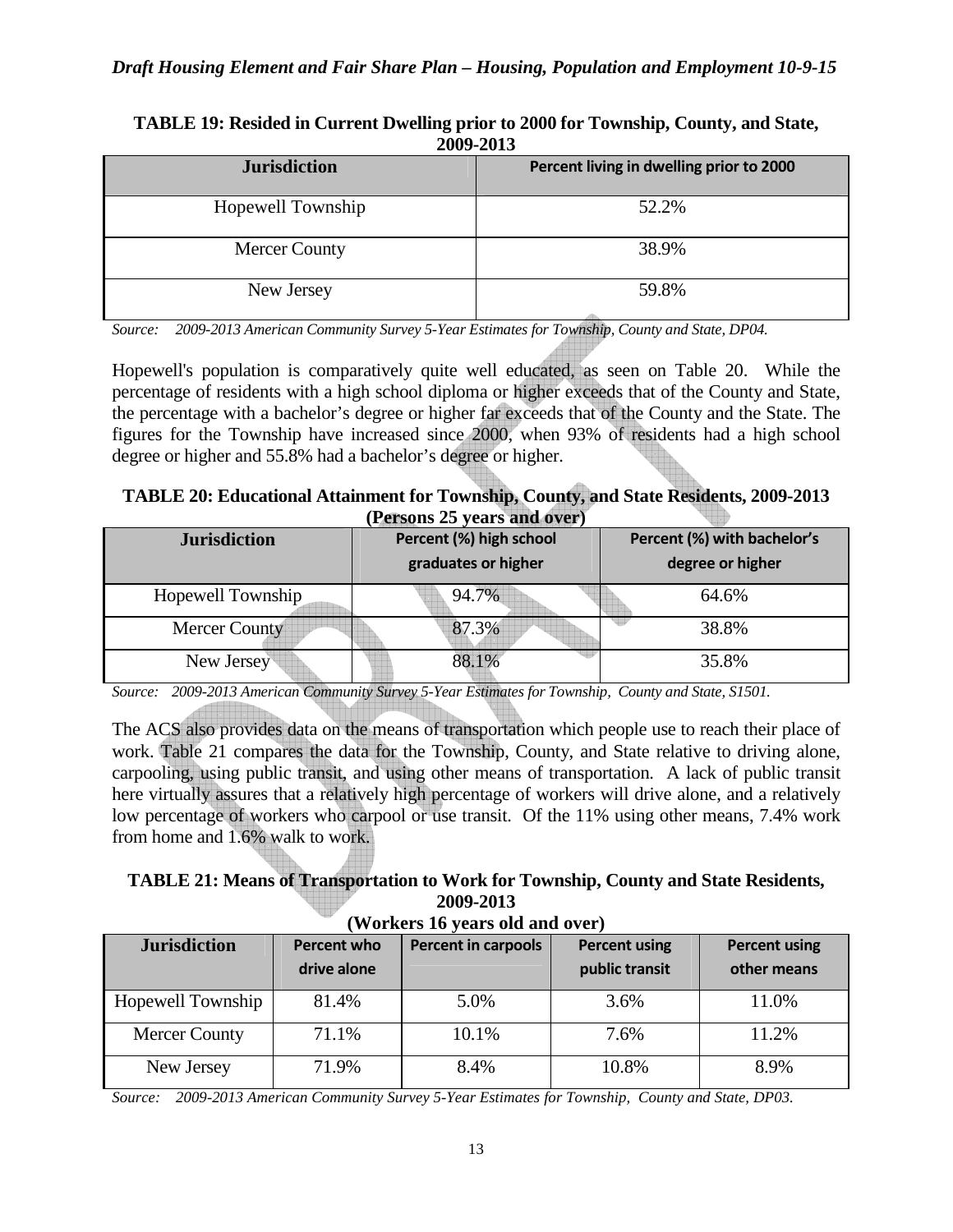## **Summary of Employment Data**

The ACS provides detailed information on a municipality's resident population regarding their means of employment. Nearly 2/3 of Hopewell Township residents are in management, business, science and arts occupations. Employment characteristics are described in two ways: first, by occupation, which is the type of work the employee performs; and second, by industry, or the type of business in which the employee works. Table 22 provides data for these two characteristics.

| Employed civilian population 16 years and over                   | 9119  |       |
|------------------------------------------------------------------|-------|-------|
| <b>OCCUPATION</b>                                                |       |       |
| Management, business, science, and arts occupations              | 5,745 | 63.0% |
| Service occupations                                              | 857   | 9.4%  |
| Sales and office occupations                                     | 1,635 | 17.9% |
| Natural resources, construction, and maintenance occupations     | 554   | 6.1%  |
| Production, transportation, and material moving occupations      | 328   | 3.6%  |
|                                                                  |       |       |
| <b>INDUSTRY</b>                                                  |       |       |
| Agriculture, forestry, fishing and hunting, and mining           | 136   | 1.5%  |
| Construction                                                     | 475   | 5.2%  |
| Manufacturing                                                    | 932   | 10.2% |
| Wholesale trade                                                  | 219   | 2.4%  |
| Retail trade                                                     | 409   | 4.9%  |
| Transportation and warehousing, and utilities                    | 156   | 1.7%  |
| Information                                                      | 212   | 2.3%  |
| Finance and insurance, and real estate and rental and leasing    | 940   | 10.3% |
| Professional, scientific, and management, and administrative and | 1,399 | 15.3% |
| Educational services, and health care and social assistance      | 2,762 | 30.3% |
| Arts, entertainment, and recreation, and accommodation and       | 560   | 6.1%  |
| Other services, except public administration                     | 450   | 4.9%  |
| Public administration                                            | 469   | 5.1%  |

**TABLE 22: Selected Employment Characteristics of Resident Population, 2009-2013** 

*Source: 2009-2013 American Community Survey 5-Year Estimates, DP03.*

Table 23 indentifies the types of industries that are found within the municipality. Unfortunately, for Hopewell Township, data from the New Jersey Department of Labor and Workforce Development incomplete and does not provide an accurate picture of the distribution of employment opportunities between industries.